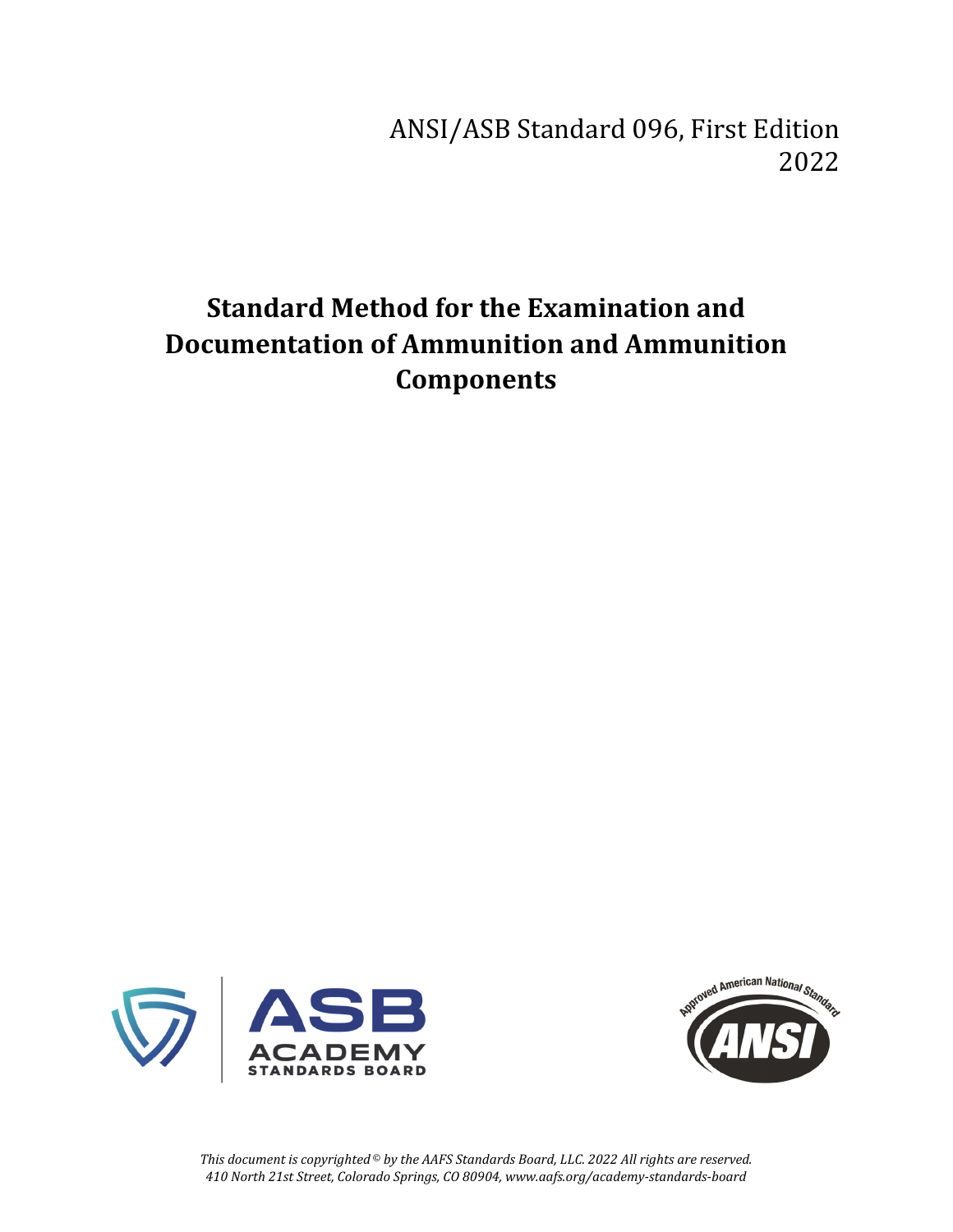## **Standard Method for the Examination and Documentation of Ammunition and Ammunition Components**

ASB Approved September 2021

ANSI Approved February 2022



# 410 North 21st Street Colorado Springs, CO 80904

This document may be downloaded from: www.aafs.org/academy-standards-board

*This document is provided by the AAFS Academy Standards Board. Users are permitted to print and download the document and extracts from the document for personal use, however the following actions are prohibited under copyright:* 

- ⎯ *modifying this document or its related graphics in any way;*
- ⎯ *using any illustrations or any graphics separately from any accompanying text; and,*
- ⎯ *failing to include an acknowledgment alongside the copied material noting the AAFS Academy Standards Board as the copyright holder and publisher.*

*Users may not reproduce, duplicate, copy, sell, resell, or exploit for any commercial purposes this document or any portion of it. Users may create a hyperlink to www.aafs.org/academy-standardsboard to allow persons to download their individual free copy of this document. The hyperlink must not portray AAFS, the AAFS Standards Board, this document, our agents, associates and affiliates in an offensive manner, or be misleading or false. ASB trademarks may not be used as part of a link without written permission from ASB.* 

*The AAFS Standards Board retains the sole right to submit this document to any other forum for any purpose.* 

*Certain commercial entities, equipment or materials may be identified in this document to describe a procedure or concept adequately. Such identification is not intended to imply recommendations or endorsement by the AAFS or the AAFS Standards Board, nor is it intended to imply that the entities, materials, or equipment are necessarily the best available for the purpose.* 

*This document is copyrighted © by the AAFS Standards Board, LLC. 2022 All rights are reserved. 410 North 21st Street, Colorado Springs, CO 80904, www.aafs.org/academy-standards-board*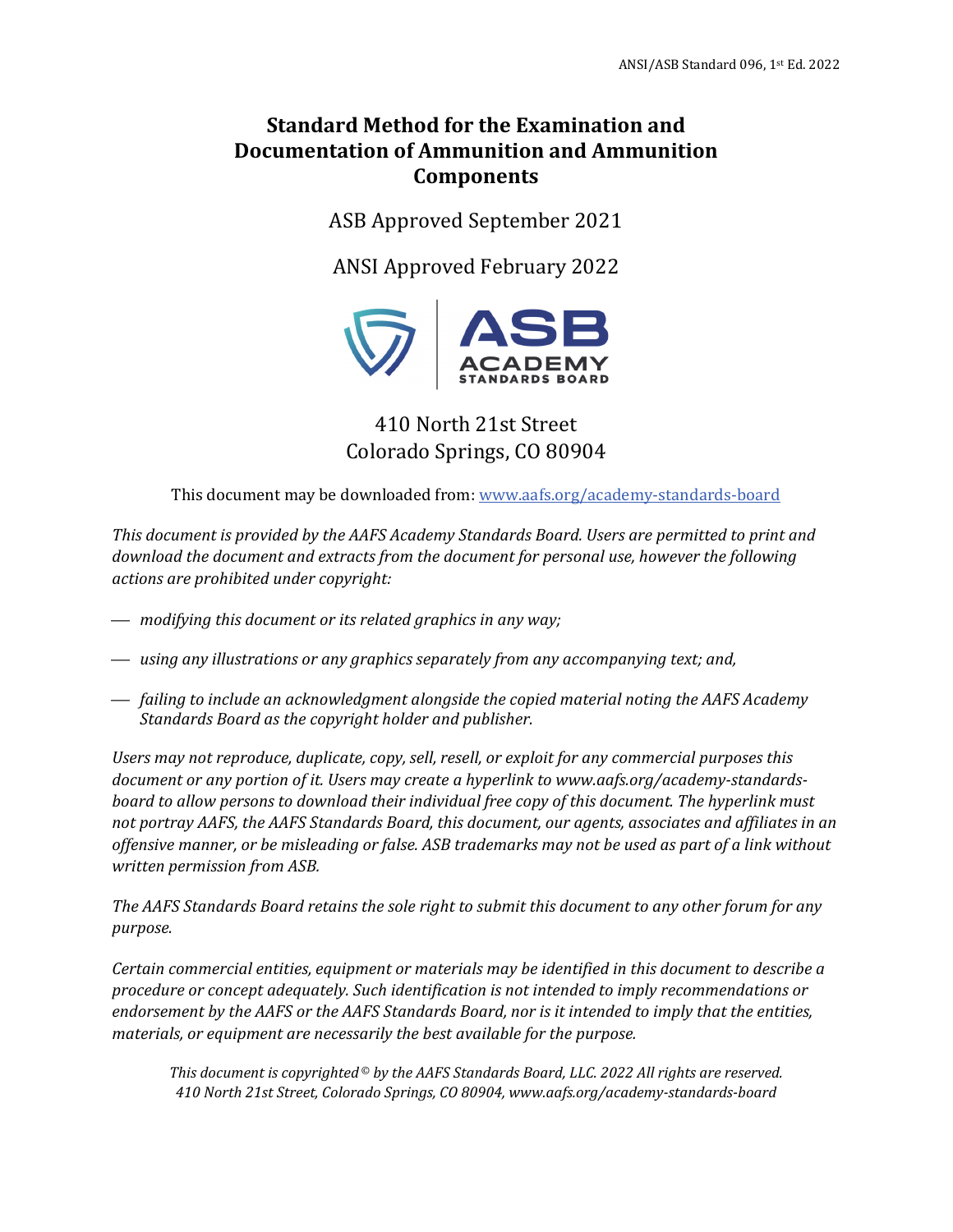## **Foreword**

Depending on the intended use of the information provided by the examination, differing levels of examination may be required. Laboratory policy may inform examiners/technicians as to which steps in the process are appropriate. This document is intended to provide procedures for the initial examination of ammunition and ammunition components by a firearm and toolmark examiner or technician. It also provides procedures for the documentation of these examinations.

The American Academy of Forensic Sciences established the Academy Standards Board (ASB) in 2015 with a vision of safeguarding Justice, Integrity and Fairness through Consensus Based American National Standards. To that end, the ASB develops consensus based forensic standards within a framework accredited by the American National Standards Institute (ANSI), and provides training to support those standards. ASB values integrity, scientific rigor, openness, due process, collaboration, excellence, diversity and inclusion. ASB is dedicated to developing and making freely accessible the highest quality documentary forensic science consensus Standards, Guidelines, Best Practices, and Technical Reports in a wide range of forensic science disciplines as a service to forensic practitioners and the legal system.

This document was revised, prepared, and finalized as a standard by the Firearms and Toolmarks Consensus Body of the AAFS Standards Board. The draft of this standard was developed by the Firearms and Toolmarks Subcommittee of the Organization of Scientific Area Committees (OSAC) for Forensic Science.

Questions, comments, and suggestions for the improvement of this document can be sent to AAFS-ASB Secretariat, asb@aafs.org or 401 N 21<sup>st</sup> Street, Colorado Springs, CO 80904.

All hyperlinks and web addresses shown in this document are current as of the publication date of this standard.

ASB procedures are publicly available, free of cost, at www.aafs.org/academy-standards-board.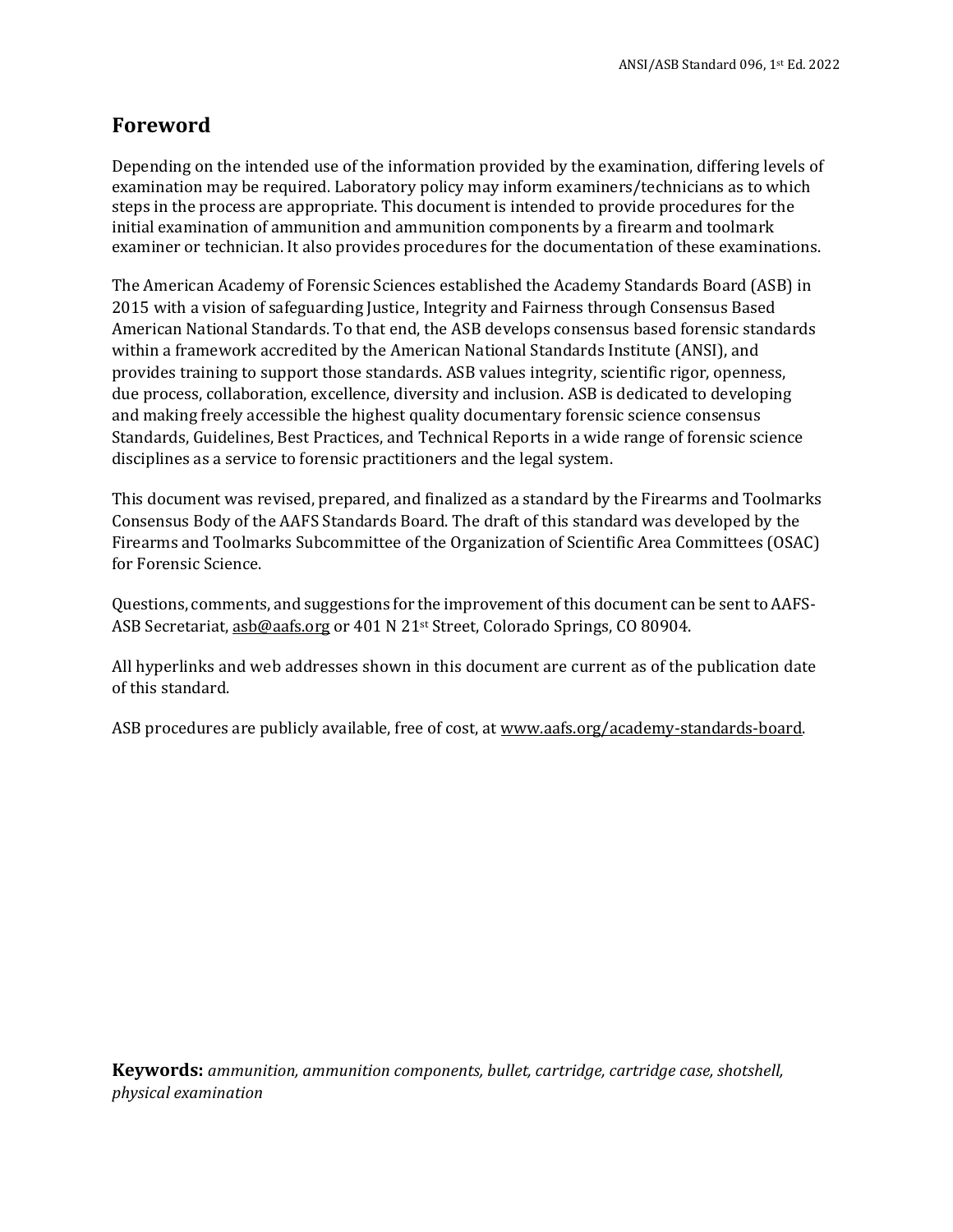# **Table of Contents**

| 4.4 |  |
|-----|--|
| 4.5 |  |
| 4.6 |  |
|     |  |
|     |  |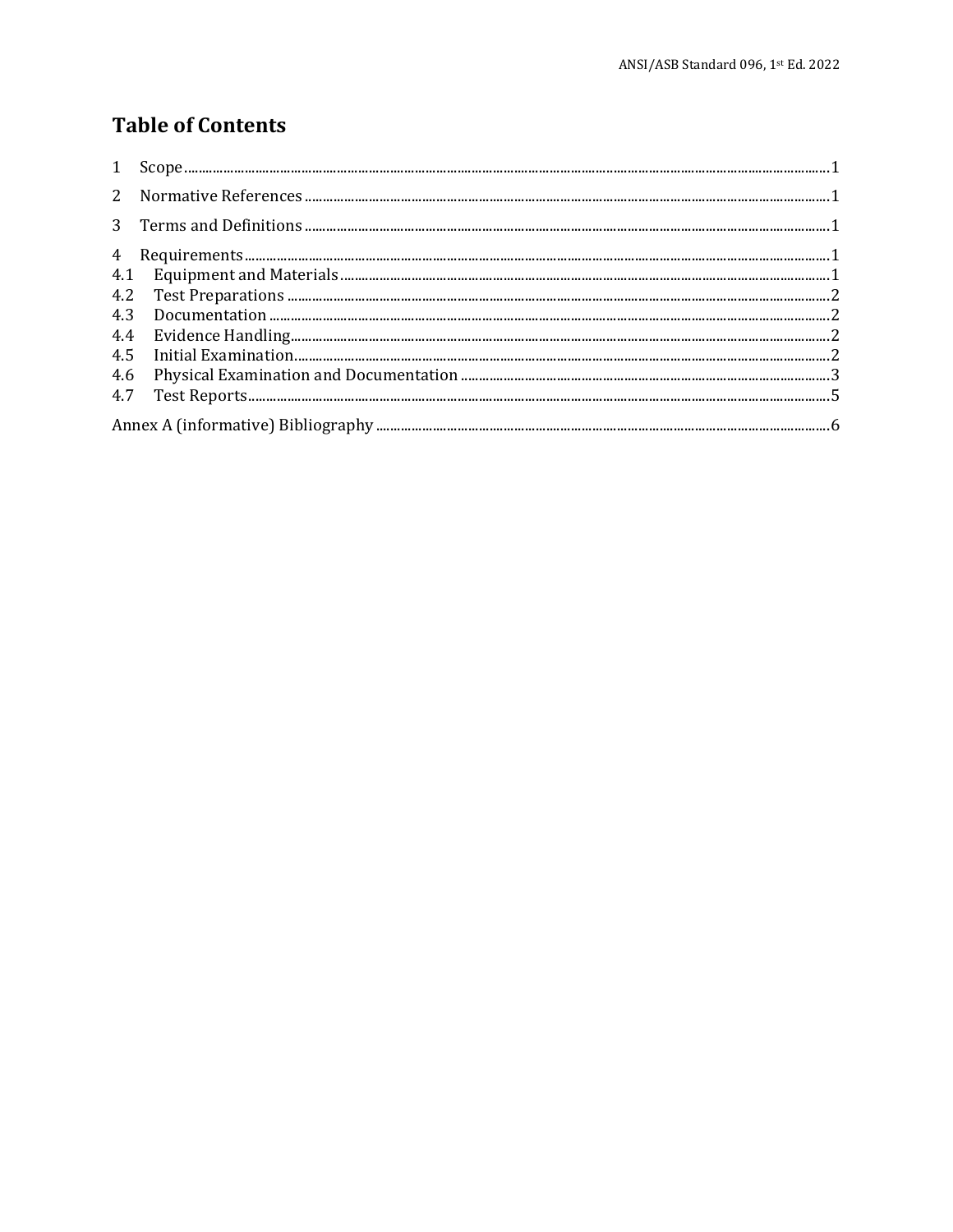# Standard Method for the Examination and Documentation of Ammunition and Ammunition Components

## **1 Scope**

This standard provides procedures for the examination and documentation of ammunition and/or ammunition components by forensic firearm and toolmark examiners or technicians. Following these procedures, an examiner or technician will be able to document and report the examination of ammunition and/or ammunition components. This document does not cover the microscopic comparison of toolmarks on ammunition components.

## **2 Normative References**

There are no normative reference documents. Annex A. Bibliography, contains informative references.

## **3 Terms and Definitions**

For purposes of this document, the following definitions apply.

### **3.1**

#### **test report**

A term intended to encompass any report containing the description of items submitted to a laboratory, as well as any results of testing and examinations that may have occurred.

### **4 Requirements**

#### **4.1 Equipment and Materials**

The following equipment and materials are often used in examinations:

- a) caliper/micrometer;
- b) camera;
- c) engraver or scribe;
- d) personal protective equipment;
- e) scale/balance;
- f) stereo microscope and/or comparison microscope;
- g) various light sources suitable for the examination of ammunition and/or ammunition components; and
- h) various tools necessary for disassembly of ammunition. Some of these may be specialty tools.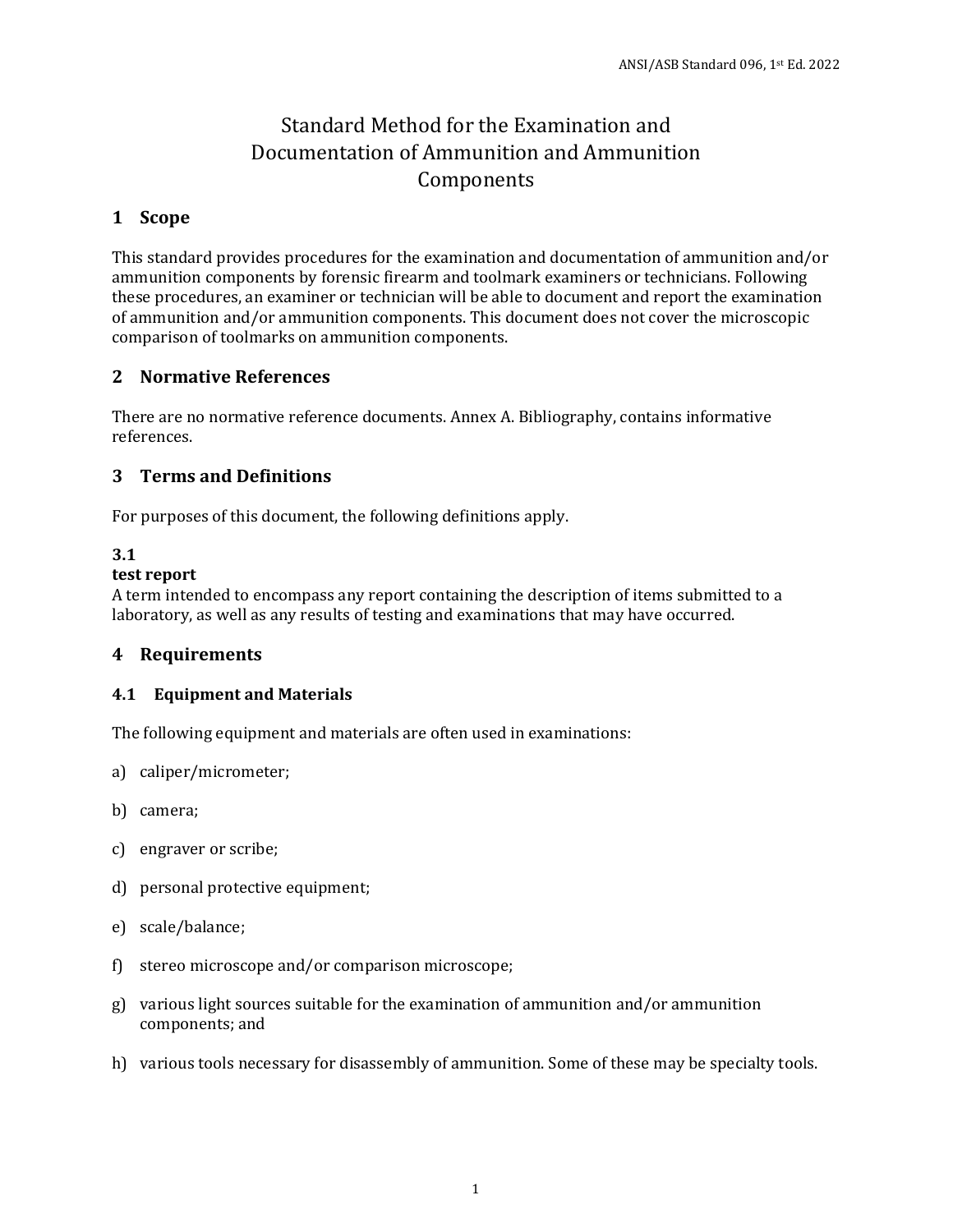## **4.2 Test Preparations**

**4.2.1** Laboratories shall ensure all personnel handling firearms and ammunition are trained and have protocols for collaborative evidence collection. The examiner should consider, based on provided information and their initial examination, whether steps should be taken to preserve potential biological, trace, latent print, or other transient evidence found on these items.

**4.2.2** The examiner shall use appropriate personal protective equipment when handling evidence contaminated with chemical and/or biological hazards. Please refer to ANSI/ASB Best Practice Recommendation 068: *Safe Handling of Firearms and Ammunition1* for information regarding the safe handling of the firearms and ammunition.

## **4.3 Documentation**

The examination shall be documented. Acceptable forms of documentation include, but are not limited to, worksheets, laboratory notes, sketches, photographs, or a combination thereof. Documentation shall be prepared contemporaneous with the examination. The documentation shall be such that another firearm and toolmark examiner could evaluate what was done and interpret the data.

## **4.4 Evidence Handling**

**4.4.1** The examiner shall document the condition of the evidence packaging as received and mark the packaging in accordance with laboratory protocols.

**4.4.2** The examiner shall, where practicable, mark the evidence for identification in accordance with laboratory protocols. Identification markings shall not interfere with or damage areas of interest, such as those that bear toolmarks suitable for comparison.

**4.4.3** If it is not practicable to mark the item, the identifying information shall be placed on the most proximal container for that item.

## **4.5 Initial Examination**

 $\overline{\phantom{0}}$ 

**4.5.1** The examiner shall conduct a preliminary examination of the ammunition and/or ammunition components and document the condition as received. If severely damaged, no further examination may be possible. For items that are suitable for further examination, proceed with the steps in section 4.6 that are appropriate to the item type.

**4.5.2** The examiner shall document the presence of any foreign or trace material adhering to the ammunition/ ammunition components. If necessary, the examiner shall collect and preserve any such material in accordance with laboratory policy.

**4.5.3** If necessary, the ammunition/ammunition components may be cleaned. The examiner shall document the cleaning.

<sup>1</sup> Available from: https://www.aafs.org/academy-standards-board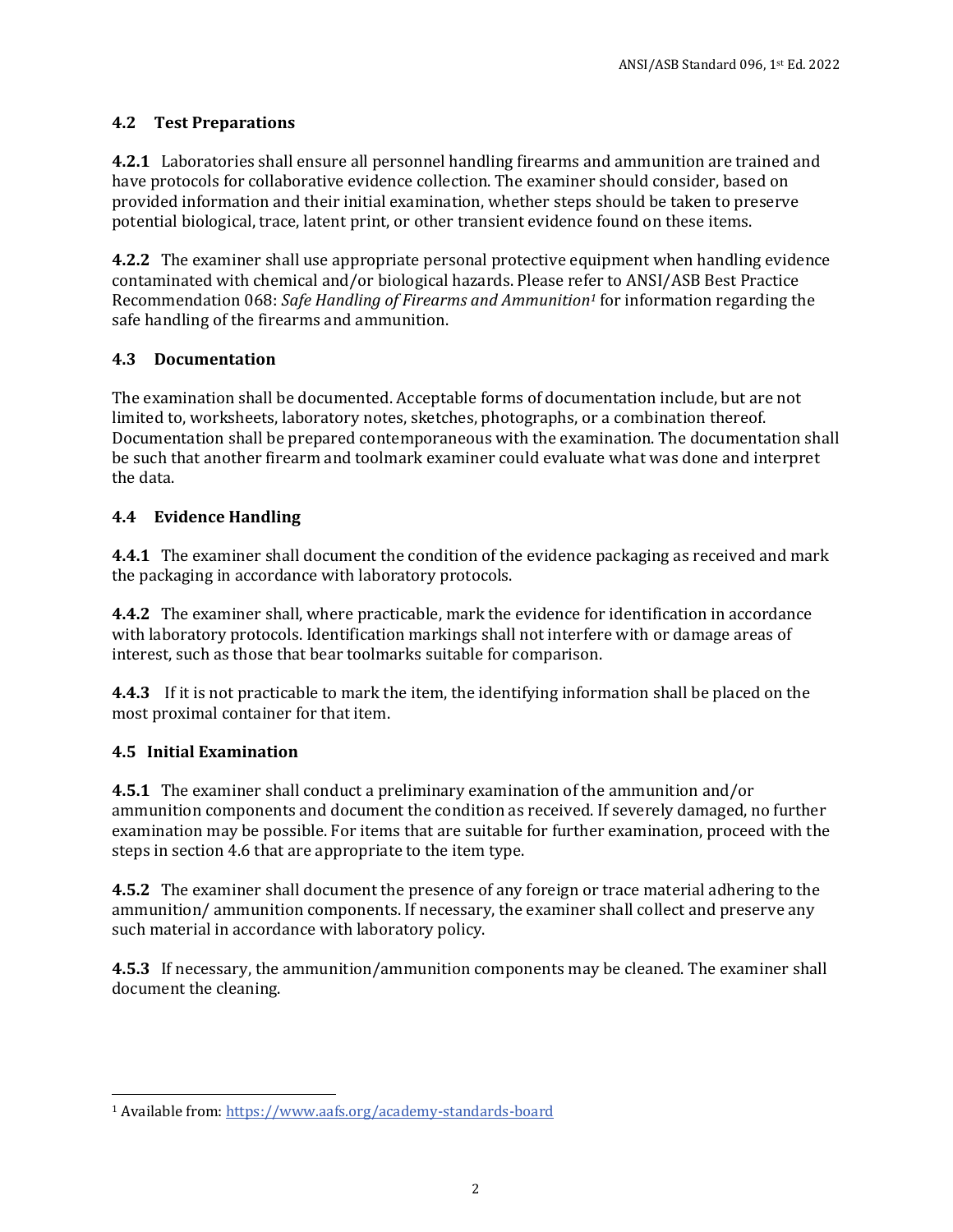#### **4.6 Physical Examination and Documentation**

#### **4.6.1 Unfired Ammunition**

The examiner shall document the unfired ammunition. The documentation may include the following, as appropriate:

- headstamp;
- caliber/gauge;
- manufacturer/marketer;
- $\longrightarrow$  ignition system (centerfire, rimfire, etc.);
- composition and/or finish of the cartridge case, shotshell, primer, and/or bullet;
- bullet/projectile design (round nose, hollow point, etc.);
- $\overline{\phantom{a}}$  information printed on shotshells (if necessary to establish shot type and shot size, disassembly of the shotshell may be required);
- $\longrightarrow$  any observable toolmarks from cycling (magazine marks, extractor/ejector marks, etc.), partial firing pin impressions, etc.;
- $\equiv$  any observable toolmarks from the manufacturing process that could be mistaken for toolmarks created by a firearm (striated marks on primer, impressions on the head of the cartridge case, etc.);
- ⎯ any observable toolmarks from loading/reloading (resizing marks, etc.); and
- damage.

#### **4.6.2 Ammunition Packaging**

The examiner shall document commercial packaging. The documentation may include the following, as appropriate:

- brand;
- manufacturer/marketer;
- $\equiv$  ammunition description as printed on package;
- ⎯ product code/SKU;
- lot number;
- $-$  package capacity.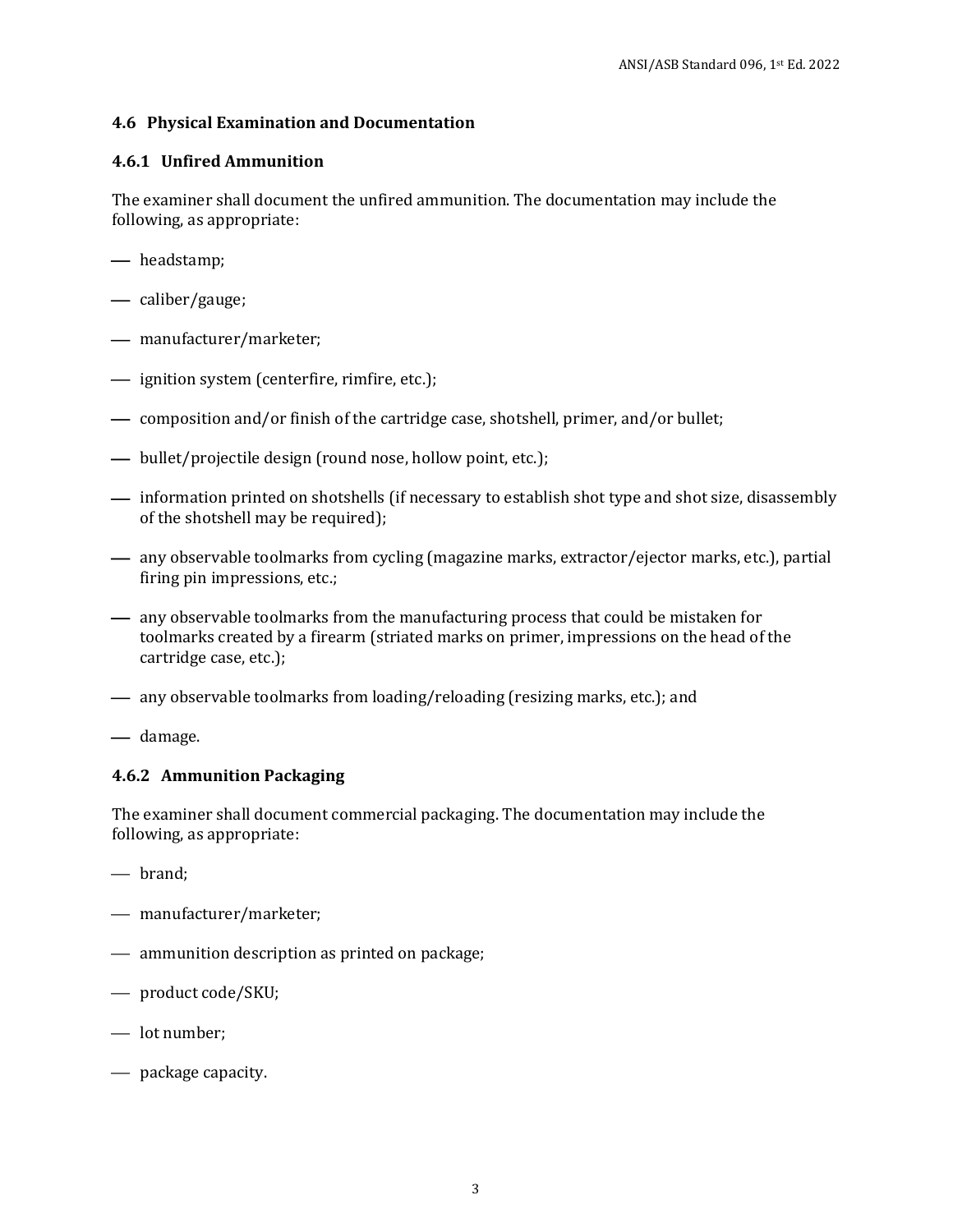#### **4.6.3 Fired Cartridge Cases**

The examiner shall document fired cartridge cases. The documentation may include the following, as appropriate:

- headstamp;
- caliber:
- manufacturer/marketer;
- $\longrightarrow$  ignition system (centerfire, rimfire, etc.);
- $\equiv$  composition and/or finish of the cartridge case and primer;
- $\rightarrow$  any observable toolmarks from cycling or firing (firing pin impression, breech face marks, extractor/ejector mark(s), chamber marks, anvil marks, magazine marks, ejection port marks, etc.);
- $\rightarrow$  any observable toolmarks from loading/reloading (resizing marks, etc.);
- class characteristics present within the firing pin and breech face marks; and
- damage (including indications of mismatched or improper ammunition used with a firearm).

#### **4.6.4 Fired Shotshell Cases**

The examiner shall document fired shotshell cases. The documentation may include the following, as appropriate:

- headstamp;
- $\longrightarrow$  information printed on shotshell case;
- ⎯ gauge/bore/caliber;
- manufacturer/marketer;
- $\frac{1}{\sqrt{1-\frac{1}{\pi}}}$  ignition system (centerfire, rimfire, etc.);
- length;
- $\sim$  composition and/or finish of shotshell case, battery cup, and primer;
- $\rightarrow$  any observable toolmarks from cycling or firing (firing pin impression, breech face marks, extractor/ejector mark(s), chamber marks, shell stop/latch marks, ejection port marks, etc.);
- $\rightarrow$  any observable toolmarks from loading/reloading (resizing marks, etc.);
- class characteristics present within the firing pin and breech face marks; and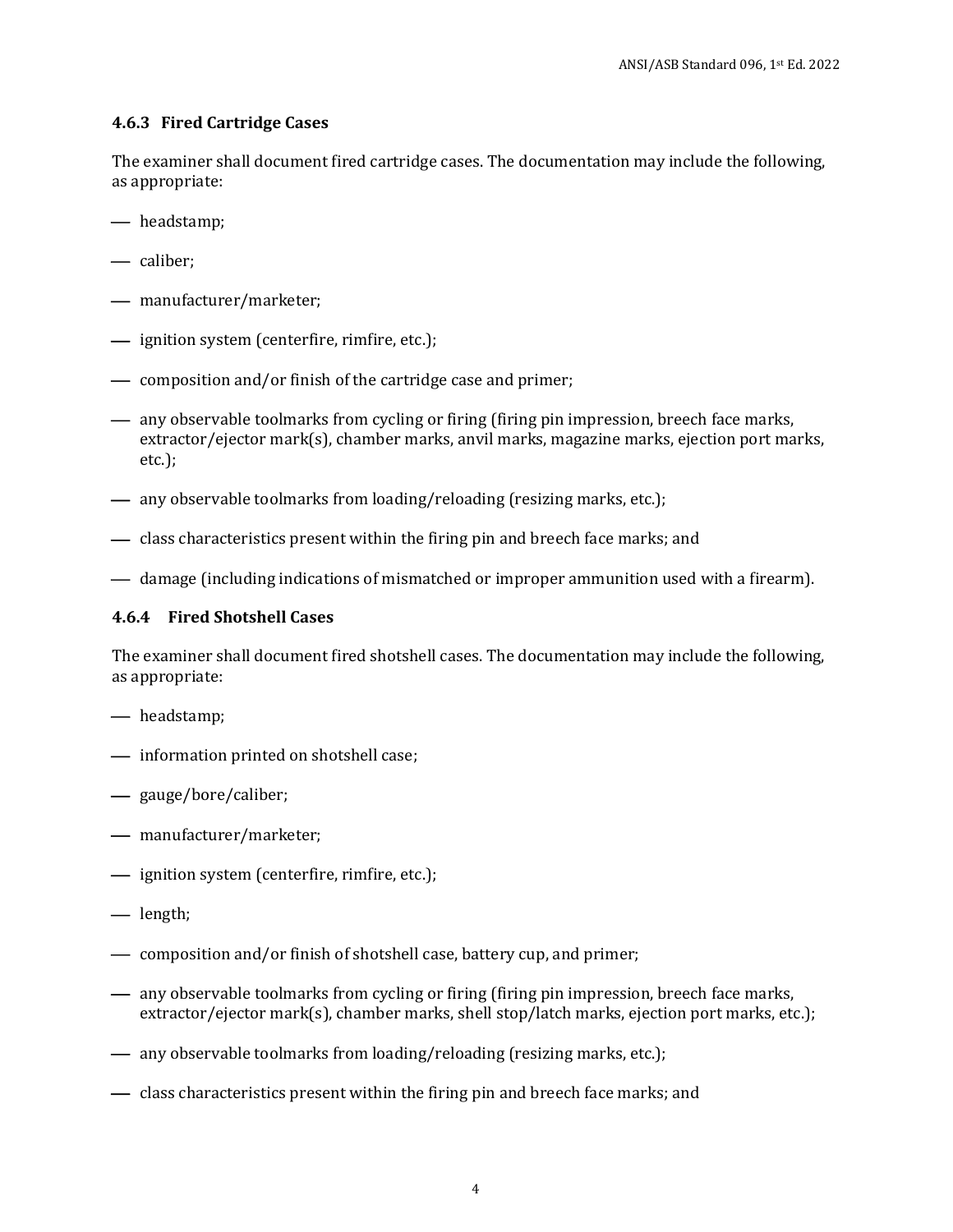— damage (including indications of mismatched or improper ammunition used with a firearm).

## **4.6.5 Fired Bullets/Projectiles**

The examiner shall document the apparent characteristics of fired bullets/projectiles (e.g., shotshell components). The documentation should include whether the characteristics are descriptive observations or based on analytical tests. The documentation may include the following, as appropriate:

- diameter;
- projectile weight;
- $\longrightarrow$  number of land and groove impressions discernable;
- direction of twist;
- $\implies$  land impression width(s);
- $\equiv$  groove impression width(s);
- composition (core material, jacket material, shot material, etc.);
- bullet/projectile design (round nose, hollow point, etc.);
- characteristics of base;
- manufacturer/marketer;
- number and type of cannelures;
- damage (including indications of mismatched or improper ammunition used with a firearm); and
- ⎯ presence of foreign material (possible biological material, paint, sheetrock, etc.).

#### **4.7 Test Reports**

The test report shall summarize the documentation of the items as set forth in this standard. Information included in a test report may be limited by the quality of the evidence.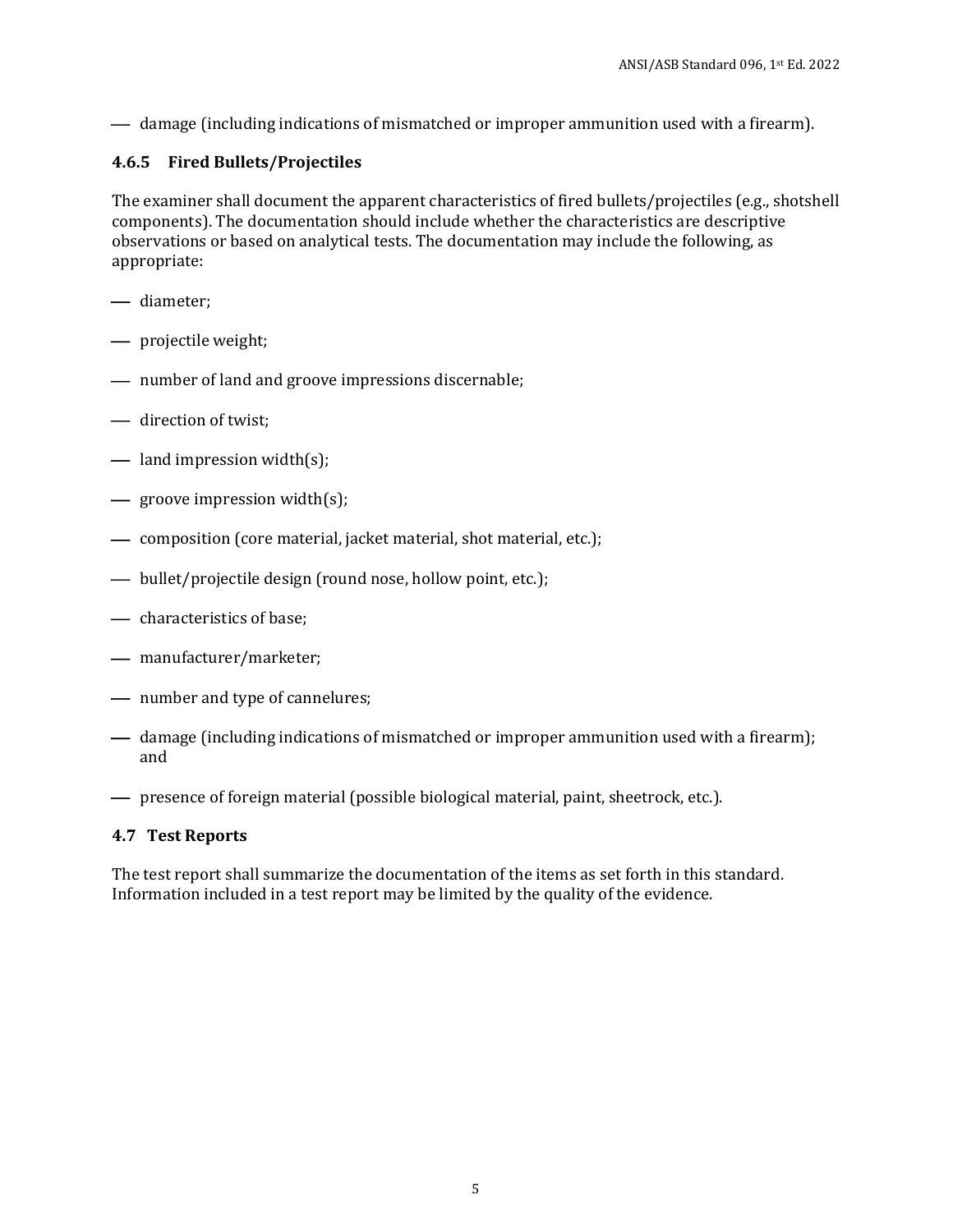# **Annex A**

(informative)

# **Bibliography**

This is not meant to be an all-inclusive list as the group recognizes other publications on this subject may exist. At the time this standard was drafted, these were the publications utilized for reference. Additionally, any mention of a particular software, tool, or vendor as part of this bibliography is purely incidental, and any inclusion does not imply endorsement.

1] ANSI/ASB Standard 068, *Safe Handling of Firearms and Ammunition*. First Edition 20202*.*

2] The Sporting Arms and Ammunition Manufacturers' Institute (SAAMI). *Glossary*3.

#### **SWGGUN documents can be downloaded from:**

https://www.nist.gov/system/files/documents/2016/11/28/guidelines for documention of the examination of ammo and ammo components.pdf

 $\overline{a}$ 

<sup>2</sup> Available from: https://www.aafs.org/academy-standards-board 3 Available from https://saami.org/saami-glossary/.